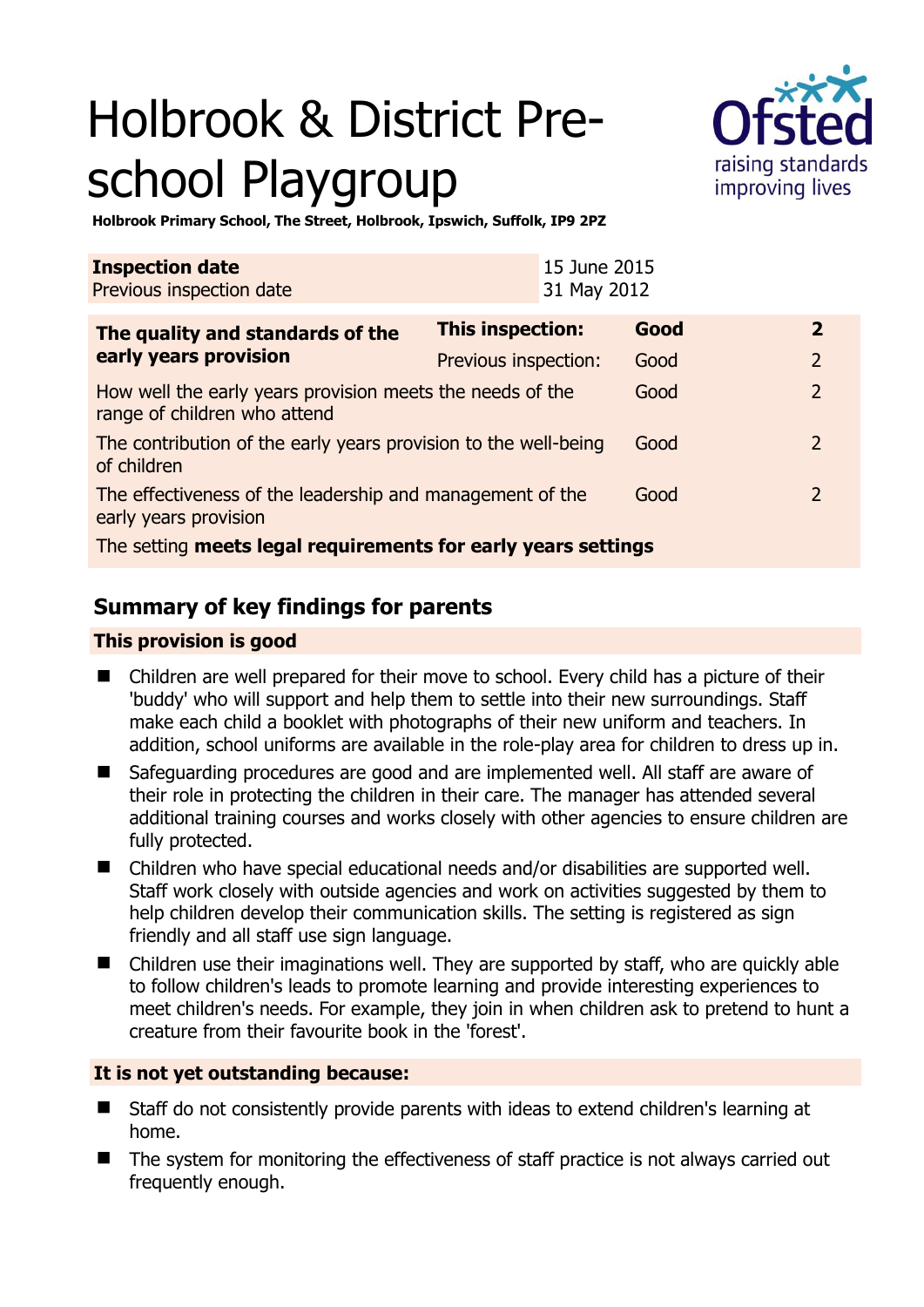# **What the setting needs to do to improve further**

#### **To further improve the quality of the early years provision the provider should:**

- **E** provide parents with more frequent ideas of how to continue their child's learning at home
- $\blacksquare$  strengthen the system for monitoring staff's practice to ensure that any areas that could be enhanced are identified more quickly.

#### **Inspection activities**

- The inspector observed the quality of teaching and the impact this has on children's learning, both indoors and outside.
- The inspector completed a joint observation with the manager.
- The inspector held a meeting with the manager and looked at relevant documentation including evidence of the suitability of staff to work in the playgroup.
- The inspector spoke to parents and children and took account of their views.

#### **Inspector**

Becky Johnson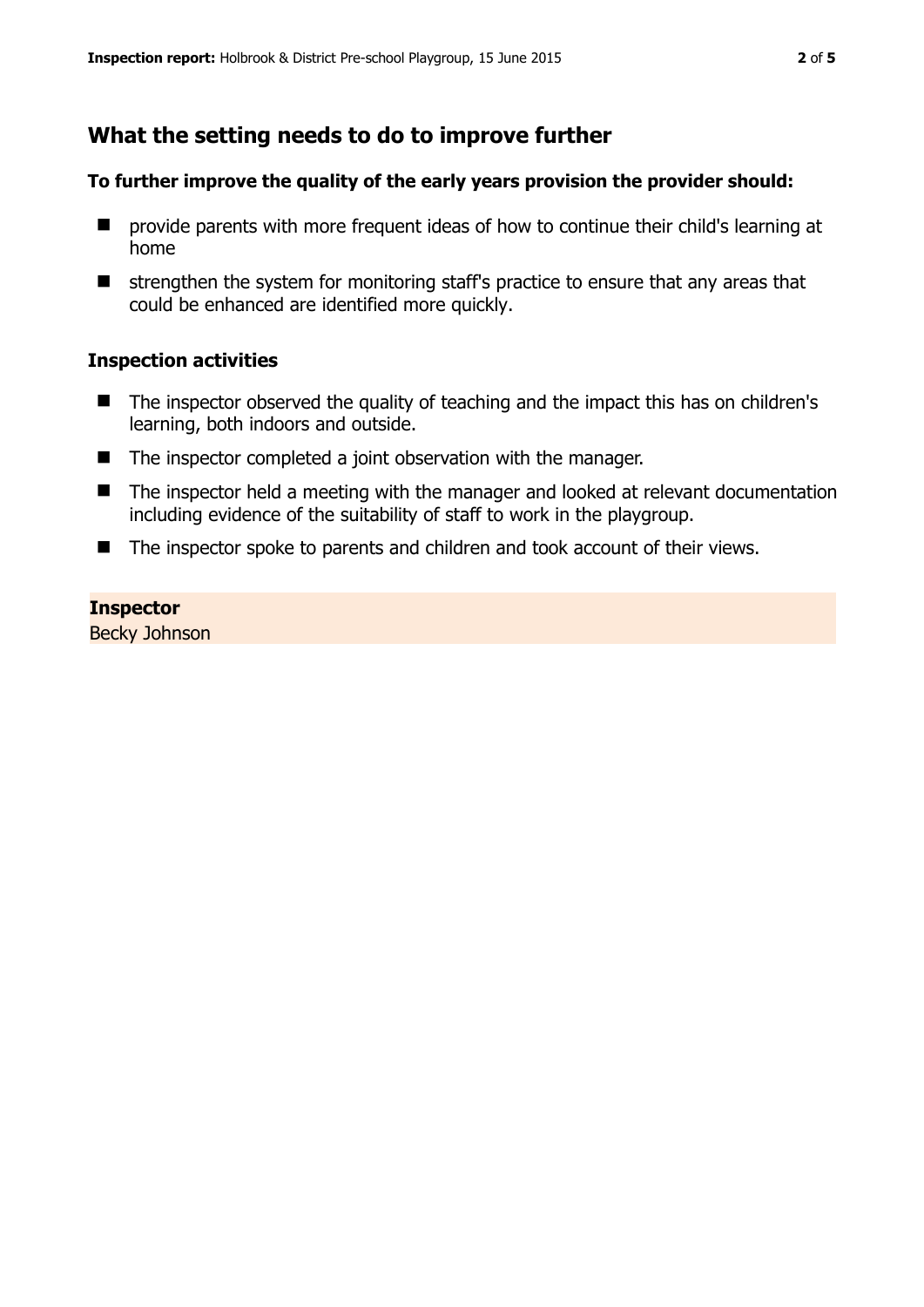## **Inspection findings**

#### **How well the early years provision meets the needs of the range of children who attend. This is good**

Children enjoy their time in this welcoming and stimulating environment. They make good progress in their learning in readiness for school, given their starting points and individual capabilities. The environment is set out to ensure that children are able to safely and easily choose from the wide range of resources available to them. A monthly newsletter is sent home, which provides parents with information about activities children have taken part in and ideas for activities at home. However, these are generic and do not always correspond to individual children's interests or learning needs. Planning evolves from children's interests and is individual to each child. Children use hand-held information technology with dexterity. They turn it on and set the programmes themselves. They excitedly show staff what they can do and work together with their friends to complete the programmes. Literacy skills are encouraged. Children take part in an event to celebrate books and dress up as their favourite characters. They thoroughly enjoy listening to stories, which staff tell with intonation, expression and the use of puppets. Children sit beautifully as they listen to a story about three goats and a troll and are able to say what comes next as they join in with their favourite parts. Staff help children to learn about mathematical concepts. They ask them what number they will get if they add one more to 14 and use mathematical language as they talk about having 'a lot' and 'a few'.

### **The contribution of the early years provision to the well-being of children is good**

The key-person system is effective and key persons know their children well. As a result, children are emotionally secure and are settled and happy in their play. Behaviour is good. Staff have introduced strategies, such as the use of an egg timer and a mole puppet, to encourage the children to share and say sorry. They comment on acts of kindness they have seen throughout the session and these are read out at circle time. Children are able to describe their emotions as staff have made them an emotions book and wheel to help them with this. Staff talk to children about how they feel and use stories to help them to cope with difficult situations. Children are beginning to understand about healthy eating. They know that they eat the healthy items from their lunch boxes first, and they grow vegetables in the garden area which staff then cook for them.

#### **The effectiveness of the leadership and management of the early years provision is good**

The setting works closely with other professionals and settings that children attend. Information is shared with them to ensure consistency of care and learning. Staff regularly attend training to further their knowledge. They cascade what they have learnt at staff meetings and then implement new ideas to enhance children's learning. Staff are all qualified and this has a positive impact on the quality of teaching. The manager also attends local partnership meetings with other providers to share expertise and good practice ideas. The manager is currently introducing a system to monitor and observe staff. However, these reviews could be carried out more frequently to identify any possible areas where staff could expand on their quality of teaching.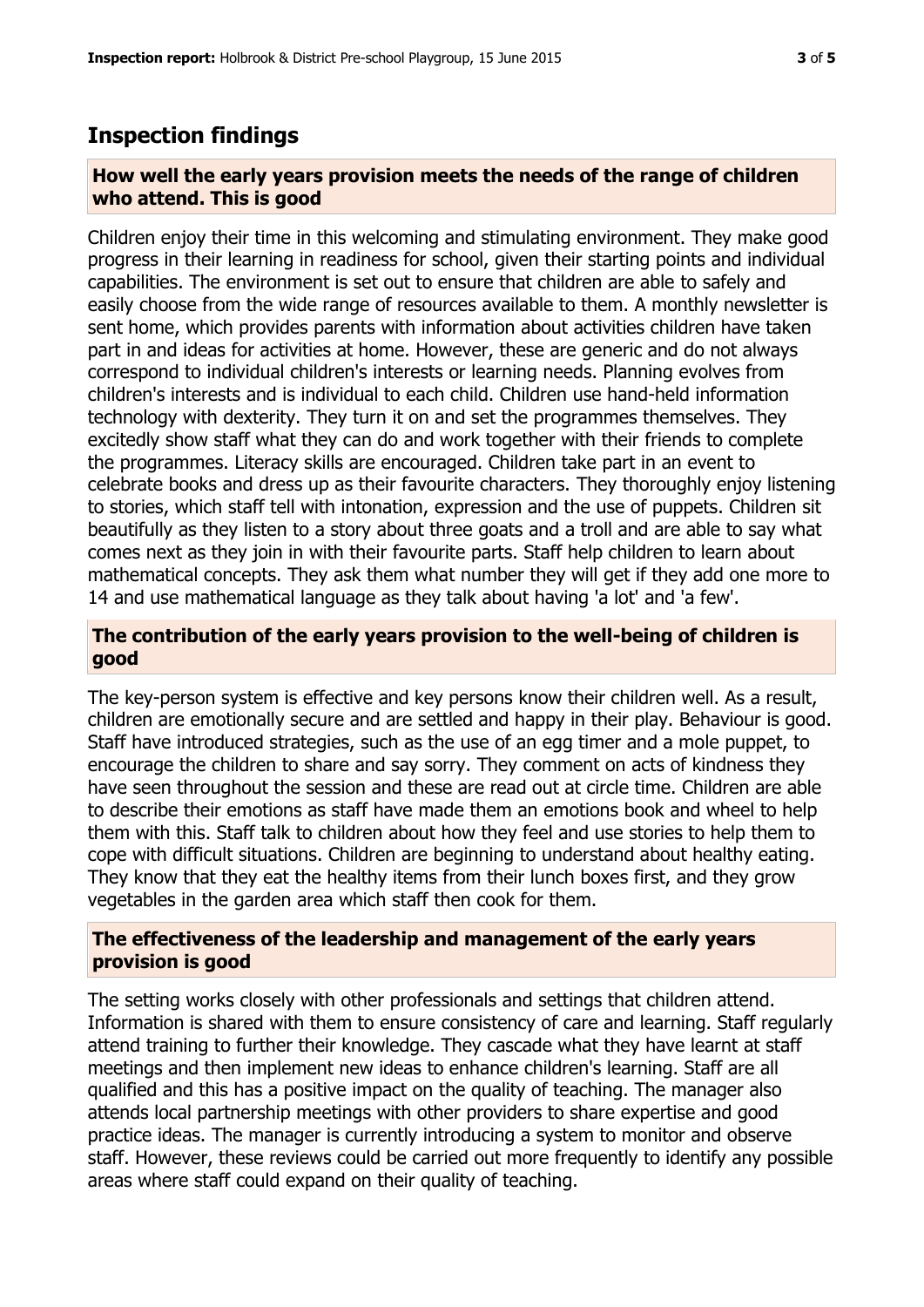# **Setting details**

| Unique reference number       | 251518                                                |  |
|-------------------------------|-------------------------------------------------------|--|
| <b>Local authority</b>        | <b>Suffolk</b>                                        |  |
| <b>Inspection number</b>      | 866533                                                |  |
| <b>Type of provision</b>      | Sessional provision                                   |  |
| <b>Registration category</b>  | Childcare - Non-Domestic                              |  |
| Age range of children         | $2 - 11$                                              |  |
| <b>Total number of places</b> | 20                                                    |  |
| Number of children on roll    | 31                                                    |  |
| <b>Name of provider</b>       | Holbrook & District Pre-School Playgroup<br>Committee |  |
| Date of previous inspection   | 31 May 2012                                           |  |
| <b>Telephone number</b>       | 01473 328414                                          |  |

Holbrook and District Pre-School Playgroup was registered in 1977. It is situated in the grounds of Holbrook primary school. The playgroup employs eight members of childcare staff. Of these, seven hold appropriate early years qualifications at level 3 and one at level 2. The playgroup opens from Monday to Friday during term time only. Sessions are from 8.45am until 3.15pm. They also operate a before and after school club from 7.30am until 8.45am and from 3.15pm until 6pm. Occasional days are offered through the holidays. These operate from 8.30am until 5.30pm. The playgroup provides funded early education for two-, three- and four-year-old children. The playgroup supports children who have special educational needs and/or disabilities.

This inspection was carried out by Ofsted under sections 49 and 50 of the Childcare Act 2006 on the quality and standards of provision that is registered on the Early Years Register. The registered person must ensure that this provision complies with the statutory framework for children's learning, development and care, known as the Early Years Foundation Stage.

Any complaints about the inspection or the report should be made following the procedures set out in the guidance 'Complaints procedure: raising concerns and making complaints about Ofsted', which is available from Ofsted's website: www.gov.uk/government/organisations/ofsted. If you would like Ofsted to send you a copy of the guidance, please telephone 0300 123 4234, or email enquiries@ofsted.gov.uk.